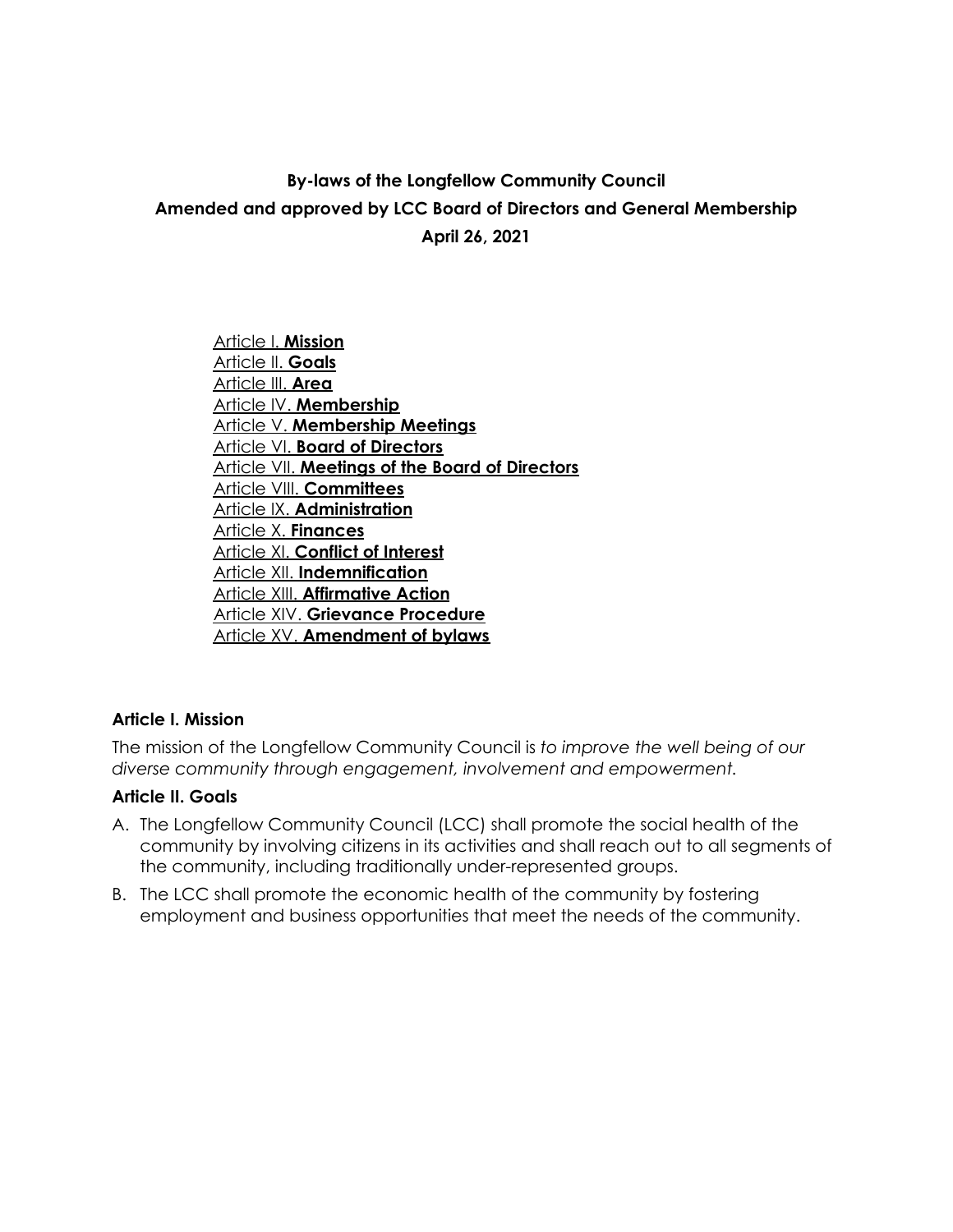C. The LCC shall act in the best interests of its community and represent those interests to other organizations and public bodies. This includes recommending action to governmental bodies and responding to proposals for residential or commercial development or livability issues in the LCC area.

## **Article III. Area**

The area of the LCC, for purposes of the Articles of Incorporation and these By-laws, shall be defined as that part of the City of Minneapolis bounded by the 27th Street East railroad tracks on the north, the Mississippi River on the east, Hiawatha Avenue on the west, and the southern boundary of Minnehaha Park on the south. These boundaries are commonly understood to include Longfellow, Cooper, Howe, and Hiawatha neighborhoods.

## **Article IV. Membership**

- A. MEMBERSHIP ELIGIBILITY: People may become members of LCC if they are 16 years of age or older and meet either of the following qualifications:
	- 1. They live or own property within the LCC area as proven by providing a MN driver's license, Minnesota identification card, or some form of residency verification that indicates the individual resides within the geographic boundaries of LCC or if a member who has the required documentation vouches for the individual; or
	- 2. They are the designated representatives of a business, non-profit organization, or public agency within the LCC area. Each business, non-profit or public agency may designate one voting member by providing written authorization to the LCC Secretary.
- B. MEMBERSHIP STATUS: Individuals may become members of LCC by requesting membership in writing (i.e. a letter to LCC, signing in at a general membership meeting or signing up for an LCC publication) provided they meet the requirements in Article IV, section A. Any member may resign by submitting a written notification of resignation to the Secretary.
- C. MEMBERSHIP POWERS: Members have the power and responsibility to:
	- 1. Elect the Board of Directors.
	- 2. Amend the by-laws in accordance with Article XV.

Make recommendations to the Board as a committee of the whole.**Article V. Membership Meetings**

- A. GENERAL
	- 1. Voting throughout the organization is done on the basis of one vote per member present. Cumulative voting and voting by proxy are not permitted. A majority of votes cast carries, except as otherwise specified by law, in these by-laws, or in Robert's Rules of Order, Newly Revised.
	- 2. Membership meetings shall be chaired by the LCC President, if present, or the Vice President, Secretary, or Treasurer, in that order of succession.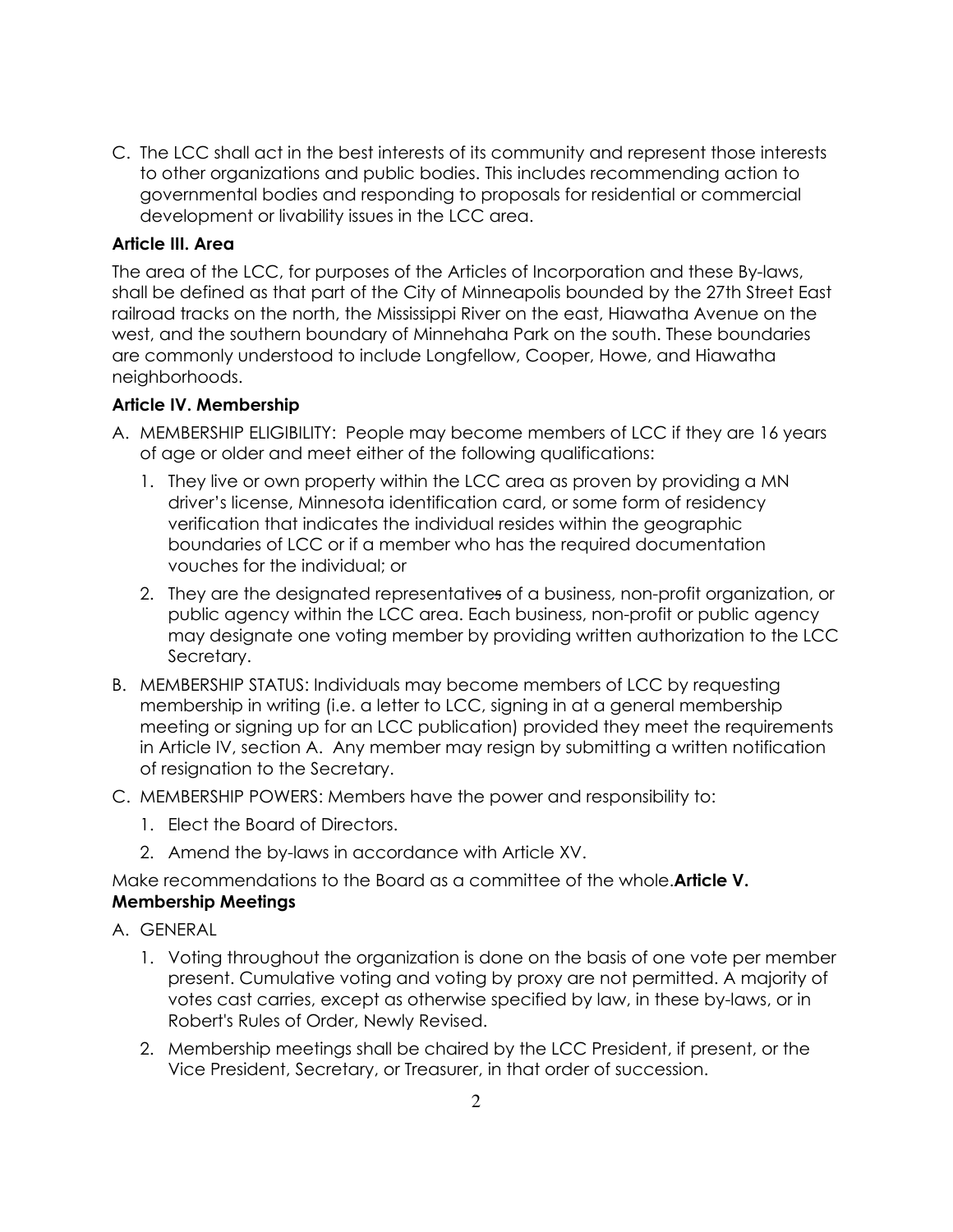- 3. Membership meetings require a quorum of 30 registered members.
- 4. Membership meetings may be conducted according to Robert's Rules of Order, Newly Revised, except that no motion may be made on a topic unless ten people have spoken on that topic, provided that at least ten people wish to speak.
- 5. A notice shall be published by the Executive Committee in a local newspaper at least 21 days prior to each regular membership meeting.
- B. REGULAR MEMBERSHIP MEETINGS
	- 1. The membership shall meet at least two times each year, including an annual election meeting to be held in approximately April. The Board of Directors shall determine the dates and locations of these meetings and should attempt to distribute them geographically among the neighborhoods.
	- 2. The agenda for each meeting shall include a report by the Treasurer on the LCC's financial status, a report by the Board summarizing its actions since the previous membership meeting, reports from all LCC committees, and other items placed on the agenda by the Board. The agenda for the annual election meeting shall include the election of members to the Board.
- C. SPECIAL MEMBERSHIP MEETINGS
	- 1. A special membership meeting may be called at any time by written petition of 40 members or 10% of the registered membership, whichever is less. The Board of Directors may also call a special membership meeting. Any call for a special membership meeting must include an agenda for the meeting. The Board of Directors shall set the date for special membership meetings, which shall be within thirty days of the call for the meeting.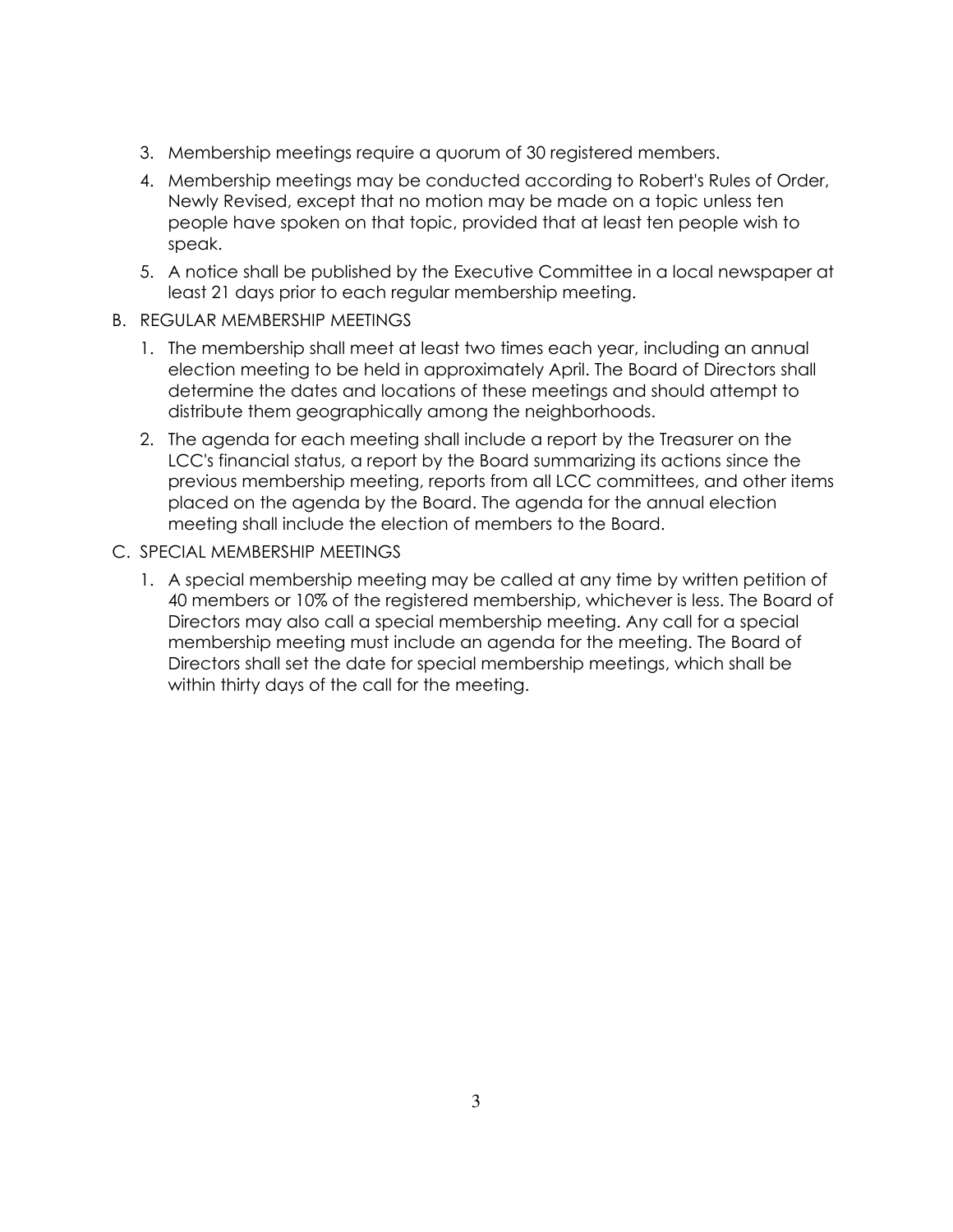# **Article VI. Board of Directors**

A. SIZE OF THE BOARD

The Board of Directors (the Board) shall have no more than 15 voting seats.

- 1. Twelve seats shall be reserved for members from each of the four neighborhoods (Longfellow, Cooper, Howe, and Hiawatha).
- 2. Two seats shall be reserved for community representatives and one seat shall be reserved for a business representative.
- 3. All chairpersons of LCC committees who are not Directors shall be ex-officio non-voting members of the Board during their terms as chairpersons.
- B. TERMS AND TIMES OF ELECTION
	- 1. Two of the Neighborhood seats will have two-year terms, and one of the neighborhood seats will have a one-year term. Community and business seats will have one-year terms. If a neighborhood is unable to fill all of three seats during the annual election, that seat will become a community seat as a one-year term until the next election.
	- 2. All multi-year seats will be staggered.
	- 3. Director elections will be held at the annual election meeting.
	- 4. New terms begin, and old terms expire at the annual election meeting with the election of new Directors.
	- 5. Members of the expiring Executive Committee will develop the agenda for the first meeting of the new Board. They will also identify a facilitator for the first portion of the first Board meeting.
	- 6. No Director may serve more than six consecutive years on the Board as a voting member.

# C. ELECTION OF THE BOARD

1. At each meeting at which a seat for neighborhood representatives are to be elected, the neighborhood shall caucus to nominate candidates for the seats. Nominations may be made from the floor for seats for which there is no recommendation from a caucus. Members must be present to be nominated or indicate their willingness to be nominated in writing.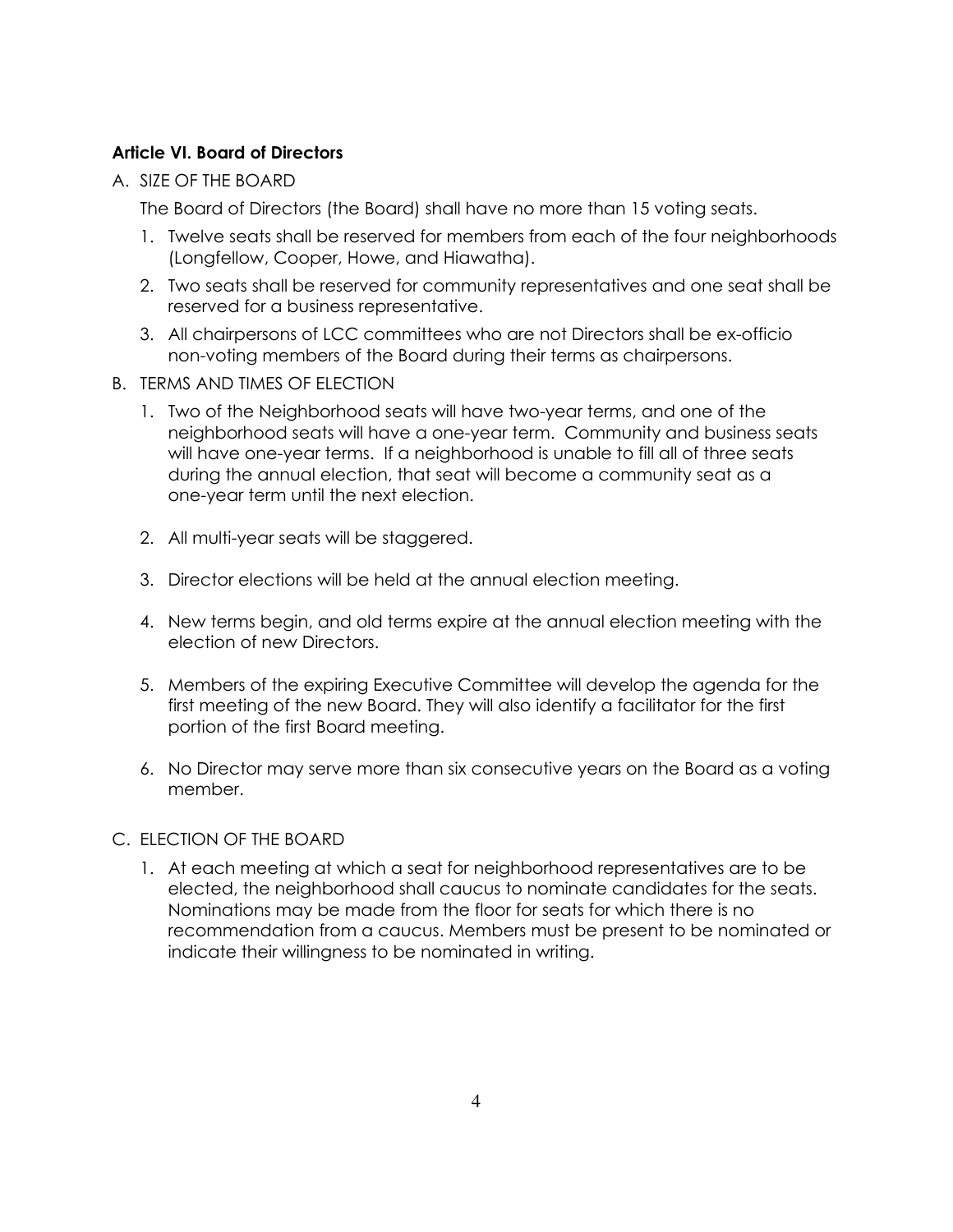- 2. The membership shall consider and may approve the nominations by two-thirds vote for at-large seats and by majority vote for all other seats. If a nomination from a caucus is not approved, the caucus shall reconvene to make a new nomination.
- D. VACANCIES ON THE BOARD
	- 1. Directors automatically resign by missing four Board meetings in one year.
	- 2. Following creation of a vacancy on the Board, the President shall publish a notice of the vacancy in a neighborhood newspaper or other comparable public medium.
	- 3. At any Board meeting between the published notice of the vacancy and the next annual election meeting, the Board may, by two-thirds vote of the elected directors, fill vacant seats until the next annual election meeting by selecting a candidate from the group or neighborhood corresponding to that seat.
- E. DUTIES OF DIRECTORS
	- 1. The Board is responsible for acting on business introduced at Board meetings.
	- 2. Each Director is required to serve actively on one LCC committee and report to the Board on the work of the committee whenever necessary.
	- 3. Directors shall be responsive to the concerns of their constituency and work collaboratively with the other Directors and staff in carrying out the mission of the LCC.
	- 4. All the work and communications of the Directors on behalf of LCC shall be conducted in a respectful and professional manner. Communication between Directors, LCC staff, and members of the Longfellow Community should be ethical, effective and efficient to ensure the success and professionalism of LCC.
- F. OFFICERS
	- 1. The Board shall elect a President, Vice President, Secretary, and Treasurer at the first Board meeting following the annual election meeting, and as vacancies occur.
		- a) At the first Board meeting after the annual election meeting, the first portion of the meeting will be reserved for board member introductions and comments. This discussion will be structured to allow board members an opportunity to assess candidates for officer positions.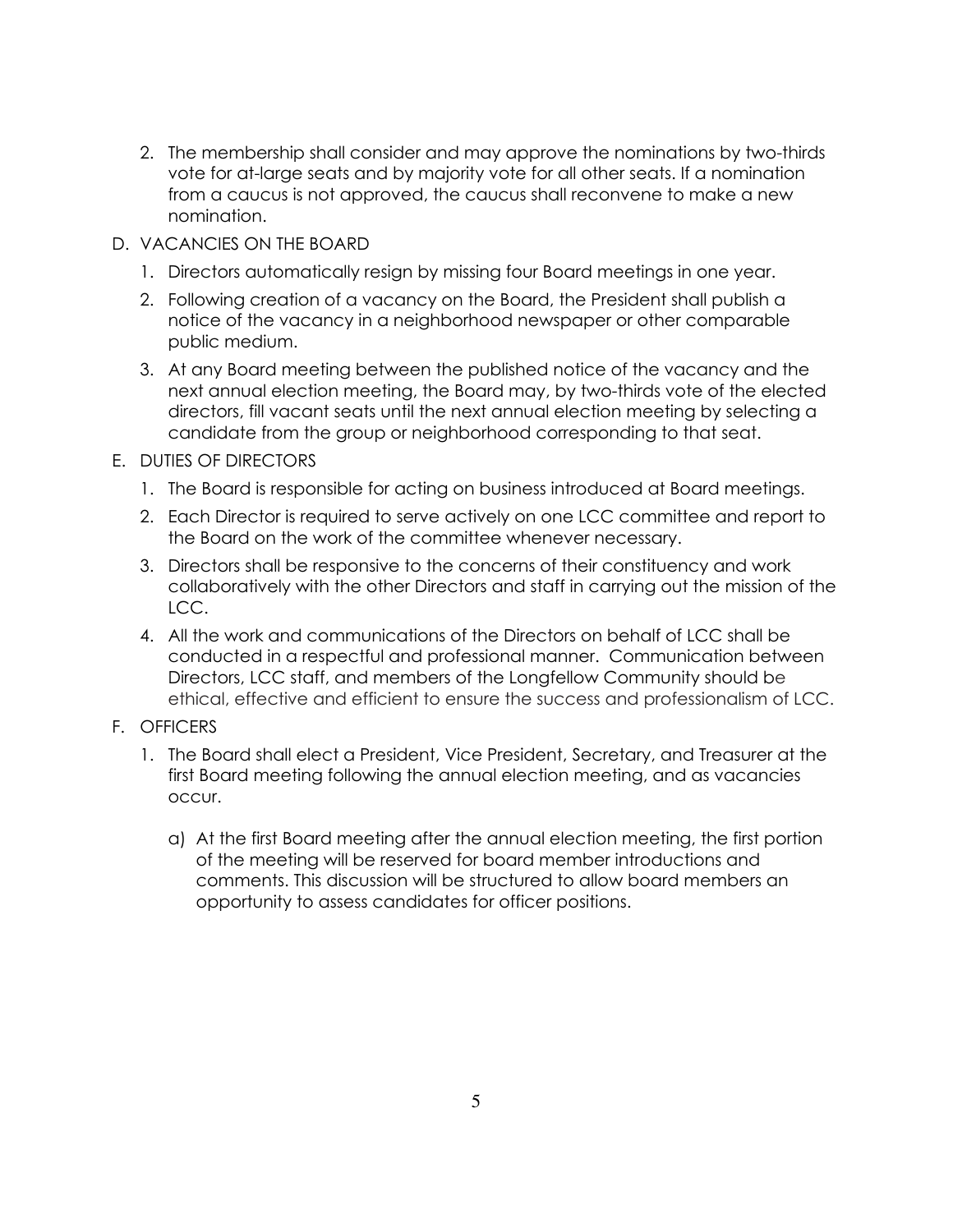- b) To provide continuity, this meeting will be facilitated by a member of the outgoing Executive Committee. The facilitator will be an expiring or returning Board member who is not seeking re-election to the Executive Committee. If the outgoing President is eligible/willing to facilitate, they shall. If not, the order of succession will be Vice President, Treasurer, and Secretary. If no members of the outgoing Executive Committee are eligible/willing to facilitate, the longest serving member of the board who is not seeking election to the Executive Committee will facilitate.
- c) The facilitator will not be eligible for election to any position on the Executive Committee at this meeting.
- d) Only members of the new Board will have a vote in the election of officers. The election for President will be held first. Only members who have served for at least one year of a term will be eligible to serve as President. In the event that no member interested in the position meets the eligibility requirement, the full board will be responsible for resolving the issue. This may be done by appointing an Interim President, waiving the eligibility requirement or an alternative remedy.
- e) Once elected, the new President will take office immediately and will chair the remaining elections and the balance of the meeting.
- f) In the event of a vacancy in the office of President during the year: i) The Vice President shall assume all duties until the next Board meeting. ii) At that time, the highest-ranking member of the Executive Committee not seeking the office of President shall facilitate the meeting.
- g) Before any officer elections, if there are non-neighborhood vacancies on the Board that have been properly noticed to the public, filling those seats will be the first order of business to allow full participation in the election of officers.
- 2. The President shall chair all meetings of the membership, Board and Executive Committee. The President shall also help the Board be aware of its obligations with regard to conflicts of interest, Board attendance, and compliance with all LCC bylaws and policies.
- 3. The Vice President performs the duties of the President in the President's absence and assists the President and the Board in their work.
- 4. The Secretary oversees the process of keeping accurate meeting records and membership lists. The Secretary assists the Board in its work and serves on the Credentials Committee during elections for the LCC Board.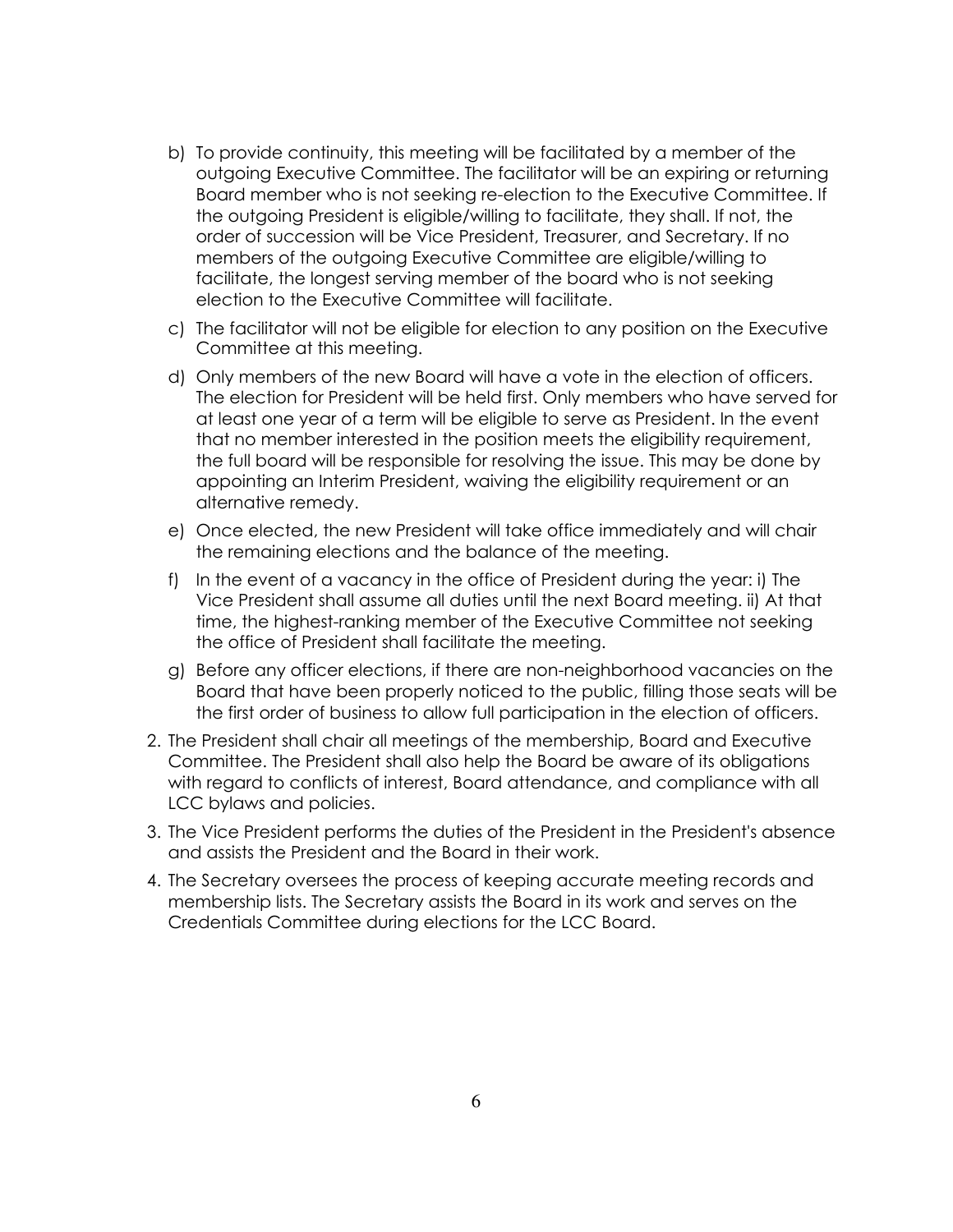- 5. The Treasurer oversees the process of keeping accurate financial accounts and reports the financial status of the LCC to the Board. The Treasurer serves on the Finance Committee and assists the Board in its work.
- 6. The Executive Committee shall act as a body to ensure all decisions are made collectively. All officers of the Executive Committee are responsible for contributing to the agenda of the Executive Committee meetings and actively participating in those meetings and the work of that Committee. In addition, officers will work with the Executive Director to develop an agenda for Board meetings. Officers are required to work collaboratively with the Executive Committee and Executive Director to ensure the organization is functioning internally and externally in order to serve its mission and make progress towards strategic goals. In the event that the Executive Committee cannot reach a decision on a particular issue due to disagreement among its members, the case shall be brought to the full Board of Directors for resolution.

# **Article VII. Meetings of the Board of Directors**

- A. GENERAL
	- 1. All Board meetings are open to the general public except where privacy provisions of law dictate otherwise.
	- 2. A quorum for the Board is a majority of the elected Directors.
	- 3. Board meetings shall be conducted using Robert's Rules of Order.
- B. REGULAR MEETINGS
	- 1. The Board shall meet at least ten times per year, at a time and place convenient for all current Board members.
	- 2. Notice of the time and place of each meeting shall be published in a neighborhood newspaper.
	- 3. The Executive Committee shall propose an agenda for each regular Board meeting. Regular items may include staff reports, Treasurer's report, committee reports and recommendations, and new business.
- C. SPECIAL MEETINGS
	- 1. Special meetings of the Board shall be held upon written request to the President by one third of the current Directors. The request must include an agenda for the meeting.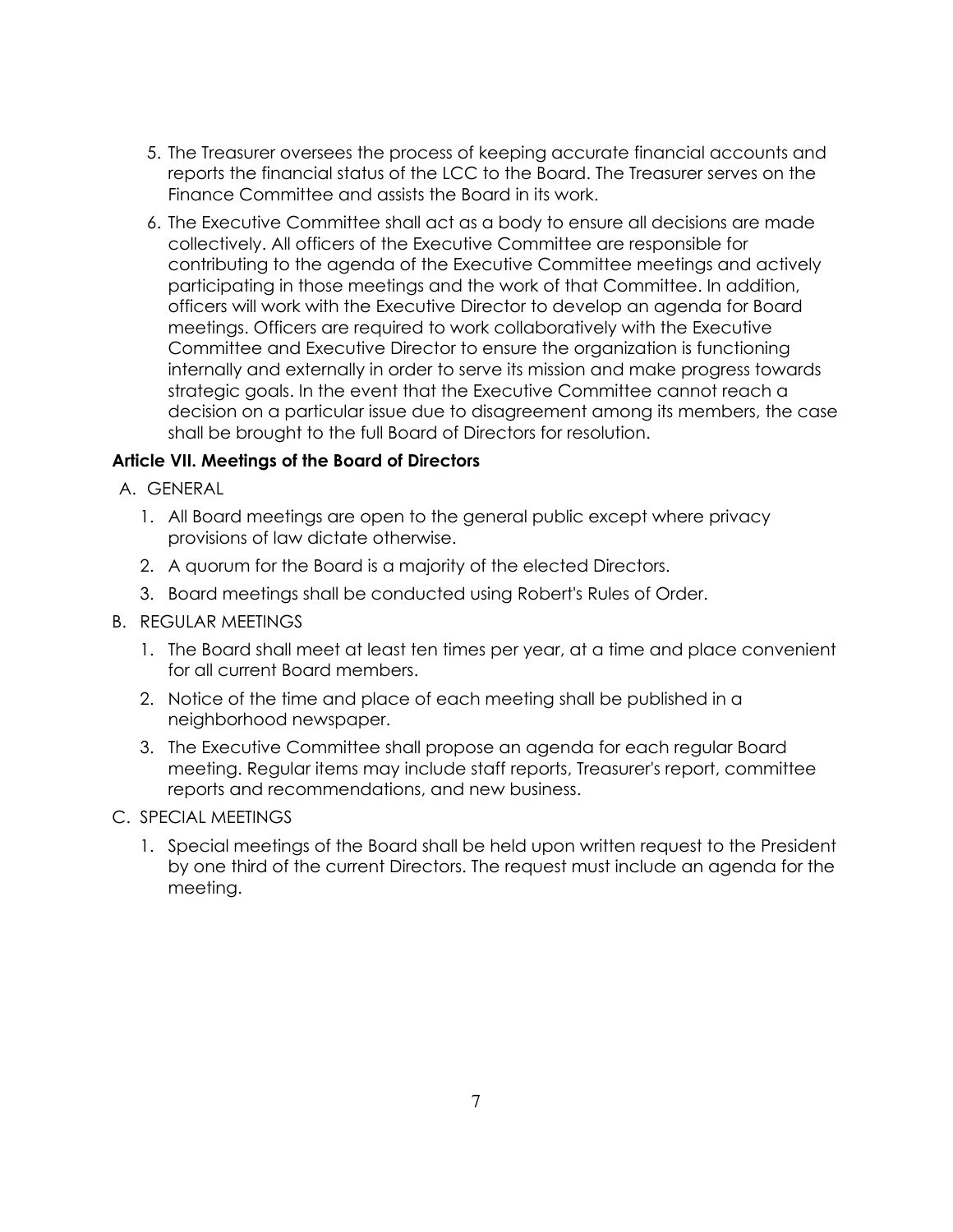2. A special meeting must be scheduled to occur within seven days of the receipt of the request. Directors must be notified in writing of the date and place of a special meeting at least three days in advance.

## **Article VIII. Committees**

- A. STANDING COMMITTEES: There shall be two standing committees of the Board, which may make recommendations to the Board and which any member may attend:
	- 1. The Executive Committee shall consist of the officers of the Board, plus the Executive Director as a non-voting member. The Executive Committee shall have the responsibility to set the agenda for regular Board meetings and verify that all petitions for special Board and membership meetings comply with Article VII.C.1 or V.C, respectively. The Executive Committee oversees the Executive Director of the organization and is responsible for personnel policy. In the event that LCC does not have an Executive Director in place (e.g., in the interim between an Executive Director leaving LCC and a new Executive Director starting), staff shall report directly to the Executive Committee.
	- 2. The Finance Committee shall oversee the financial affairs of the organization. The Treasurer shall be a member of this committee. Unless the Executive Committee forms a separate Finance committee, the Executive Committee shall function as the Finance Committee. The Finance Committee shall review and may approve financial reports submitted by the Treasurer and shall advise the Board on financial matters.
- A. AD HOC COMMITTEES: The membership or the Board may establish additional committees by giving them a written charge. Each ad hoc committee shall exist until abolished by the body that established it or until the expiration of a time limit in its written charge.
	- 1. Ad hoc committees exist primarily to research issues within their written charge, report the community sentiments, and make recommendations for action to the Board.
	- 2. Meetings of ad hoc committees are open to the public.
	- 3. Voting rights on ad hoc committees extend to all LCC members who attend.
	- 4. Ad hoc committees shall elect at least one chairperson annually. No person may serve more than three consecutive years as chairperson of the same committee.
	- 5. A quorum for all ad hoc committees shall be three members.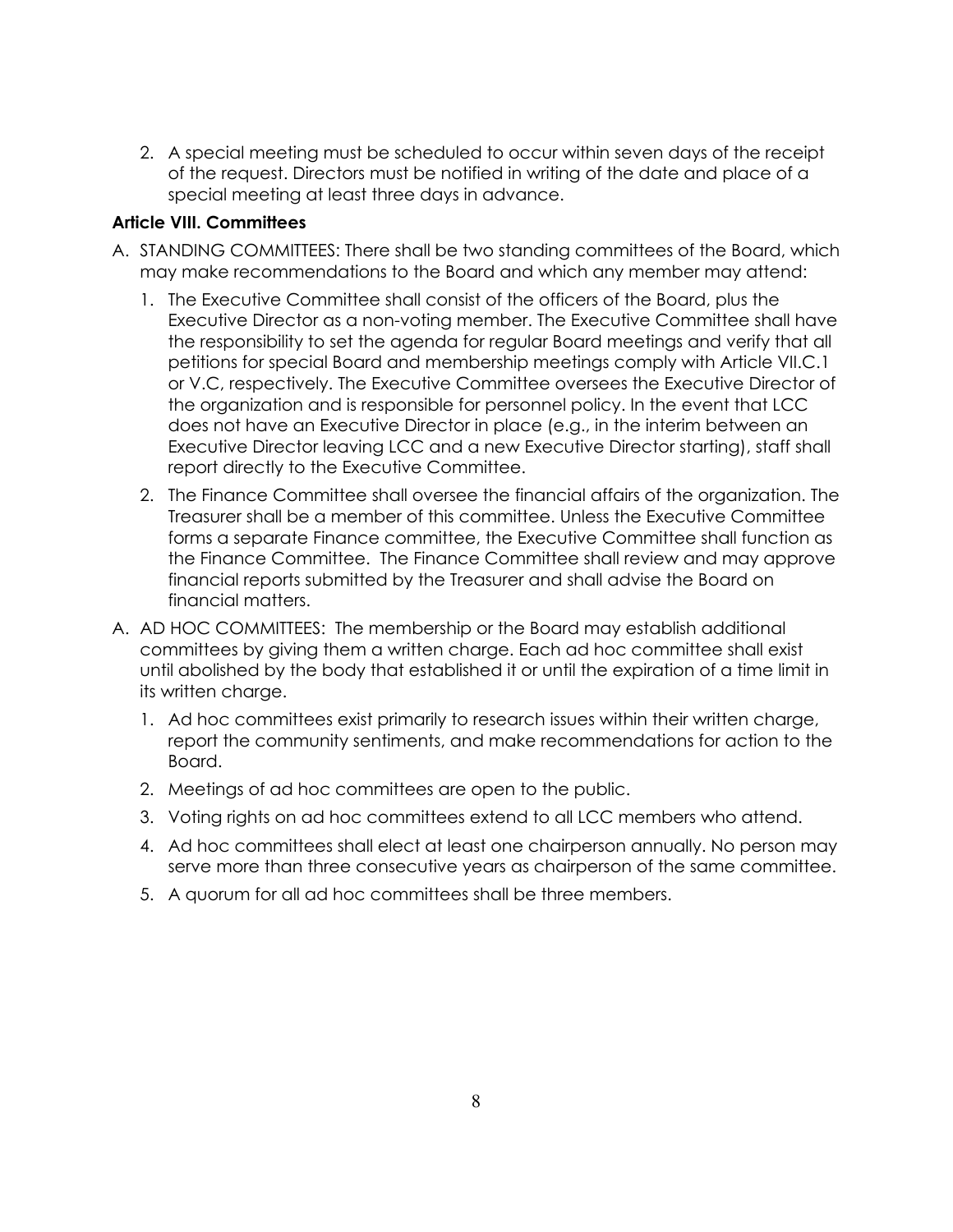6. The President may appoint an ad hoc Credentials Committee as needed, which shall include the Secretary, for each membership meeting. The committee shall register members and guests and issue voting credentials for caucuses. The committee shall also decide challenges to voting eligibility, which decision may be overruled by a majority of the membership present and voting.

## **Article IX. Administration**

- A. The Board shall keep or cause to be kept complete records of account and minutes of meeting of the Board and all committees of the LCC.
- B. The Board shall cause the records and books of account of the organization to be audited at least once in each fiscal year.
- C. The Board shall choose the main office location of the LCC. It shall be in the area of the LCC, as defined by Article III of these by-laws.

# **Article X. Finances**

- A. All funds of the organization not otherwise employed shall be deposited in a timely manner to the credit of the LCC in a bank selected by the Board.
- B. No loans or indebtedness shall be contracted on behalf of the LCC unless approved by two thirds of the current members of the Board.
- C. All checks, drafts, promissory notes, order for the payment of money, and other evidence of indebtedness of the LCC shall be approved through the LCC's approval process and signed by at least two members of the Executive Committee or one member of the Executive Committee and the Executive Director as outlined in the LCC Fiscal Policy.

# **Article XI. Conflict of Interest**

The LCC may not enter into any contract or transaction with any Director or immediate family member (including domestic partner) of any Director unless the full facts of the situation are disclosed to the Board and approved by a majority vote (excluding the vote of any interested Director). Nor shall any Director vote on an issue in which the Director has a material financial interest.

#### **Article XII. Indemnification**

The Directors and officers of the LCC shall be indemnified by the corporation to the fullest extent permissible under the laws of the State of Minnesota.

#### **Article XIII. Affirmative Action**

The LCC shall not discriminate against any person in its personnel policies, delivery of services, or other business on the basis of color, creed, religion, ancestry, sexual orientation, national origin, sex, disability, age, height, marital status, source of income, or criminal record where the offense is not validly related to the job, services, or corporation business.

#### **Article XIV. Grievance Procedure**

A. Grievances can be brought against LCC by any parties who have actively